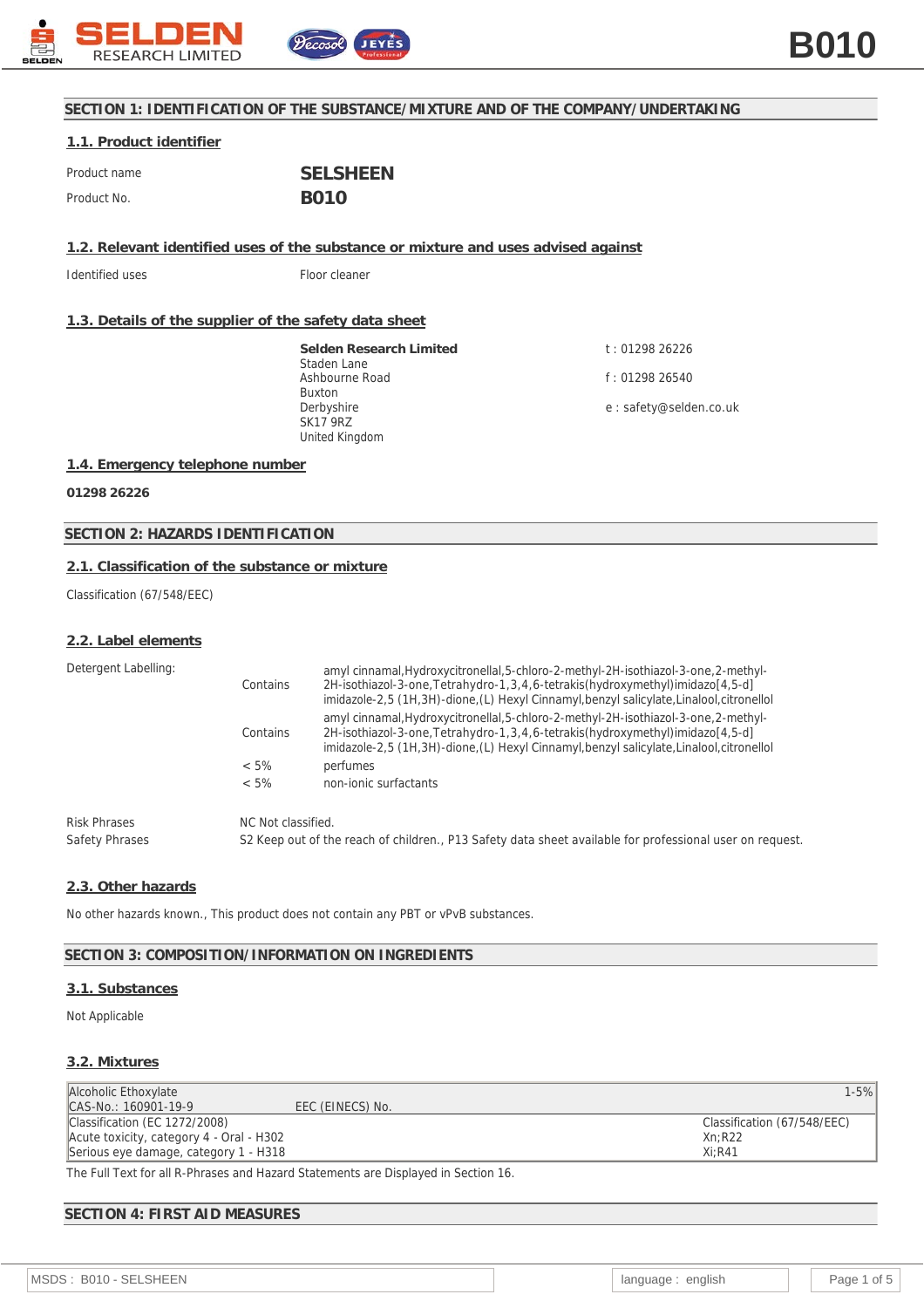

## **4.1. Description of first aid measures**

| General information | No recommendation given, but first aid may still be required in case of accidental exposure, inhalation or ingestion of<br>this chemical. If in doubt, GET MEDICAL ATTENTION PROMPTLY! |
|---------------------|----------------------------------------------------------------------------------------------------------------------------------------------------------------------------------------|
| Inhalation          | Move the exposed person to fresh air at once., Get medical attention if any discomfort continues.                                                                                      |
| Ingestion           | Rinse mouth thoroughly., Drink plenty of water., Get medical attention if any discomfort continues.                                                                                    |
| Skin contact        | Remove affected person from source of contamination., Get medical attention if irritation persists after washing.                                                                      |
| Eye contact         | Promptly wash eyes with plenty of water while lifting the eye lids., Continue to rinse for at least 15 minutes., Get<br>medical attention if any discomfort continues.                 |

### **4.2. Most important symptoms and effects, both acute and delayed**

| Ingestion    | Gastrointestinal symptoms, including upset stomach., Severe abdominal pain., Diarrhoea. |
|--------------|-----------------------------------------------------------------------------------------|
| Skin contact | Liquid may irritate skin.                                                               |
| Eye contact  | <i>Irritation</i>                                                                       |

JEYES

### **4.3. Indication of any immediate medical attention and special treatment needed**

Treat Symptomatically.

## **SECTION 5: FIREFIGHTING MEASURES**

#### **5.1. Extinguishing media**

Extinguishing media This product is not flammable., Use fire-extinguishing media appropriate for surrounding materials.

### **5.2. Special hazards arising from the substance or mixture**

Unsuitable extinguishing media

#### **5.3. Advice for firefighters**

Special Fire Fighting Special Fire Fighting<br>Procedures Self contained breathing apparatus and full protective clothing must be worn in case of fire.

## **SECTION 6: ACCIDENTAL RELEASE MEASURES**

### **6.1. Personal precautions, protective equipment and emergency procedures**

For personal protection, see section 8.

#### **6.2. Environmental precautions**

### **6.3. Methods and material for containment and cleaning up**

Stop leak if possible without risk., Absorb in vermiculite, dry sand or earth and place into containers., Flush with plenty of water to clean spillage area., Do not contaminate water sources or sewer.

### **6.4. Reference to other sections**

For personal protection, see section 8. For waste disposal, see section 13.

### **SECTION 7: HANDLING AND STORAGE**

### **7.1. Precautions for safe handling**

Avoid spilling, skin and eye contact.

#### **7.2. Conditions for safe storage, including any incompatibilities**

Store in tightly closed original container in a dry, cool and well-ventilated place., Keep in original container.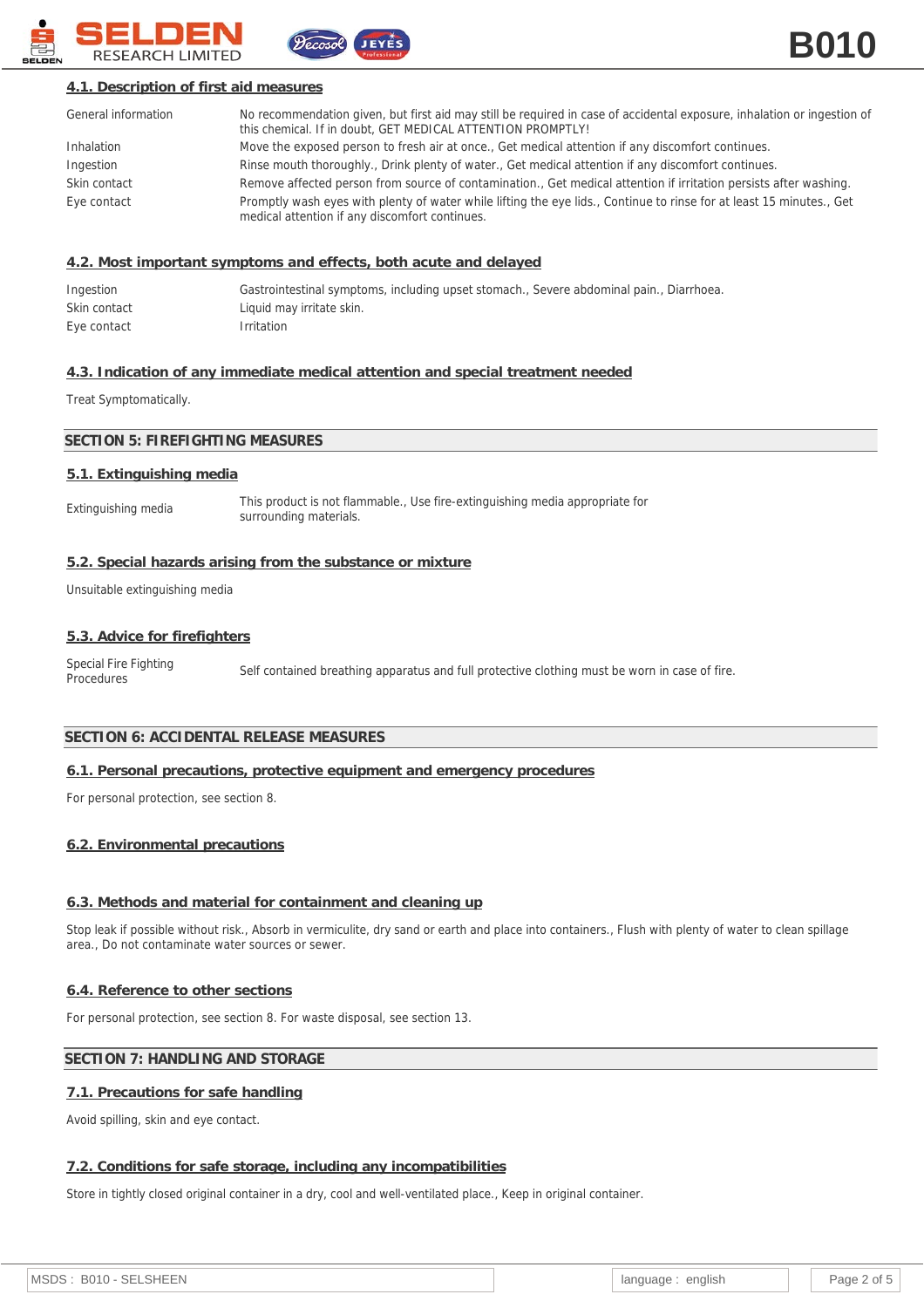

# **7.3. Specific end use(s)**

See product label for detailed usage and instructions.

# **SECTION 8: EXPOSURE CONTROLS/PERSONAL PROTECTION**

 $\widetilde{\mathfrak{c}_{\alpha\alpha\alpha}}$ 

# **8.1. Control parameters**

Not applicable

**8.2. Exposure controls**

Protective equipment



Hand protection For prolonged or repeated skin contact use suitable protective gloves. Eye protection Safety glasses are not normally required. However their use is recommended where there is a risk of spray mist or splashing when using or handling product. Other Protection General workwear only

## **SECTION 9: PHYSICAL AND CHEMICAL PROPERTIES**

### **9.1. Information on basic physical and chemical properties**

| Appearance               | Opaque, Liquid          |
|--------------------------|-------------------------|
| Colour                   | Pink.                   |
| Odour                    | Characteristic., floral |
| Relative density         | $1.008 - 1.018$ @ 20 °C |
| pH-Value, Conc. Solution | 83                      |

## **SECTION 10: STABILITY AND REACTIVITY**

### **10.1. Reactivity**

Stable under normal temperature conditions., Avoid, Freezing., Mixing with any other material.

### **10.2. Chemical stability**

Stable under normal temperature conditions., Avoid, Freezing., Mixing with any other material.

## **10.3. Possibility of hazardous reactions**

None known

### **10.4. Conditions to avoid**

None known

## **10.5. Incompatible materials**

None known

## **10.6. Hazardous decomposition products**

Toxic gases/vapours/fumes of:, Carbon monoxide (CO)., Carbon dioxide (CO2).

## **SECTION 11: TOXICOLOGICAL INFORMATION**

### **11.1. Information on toxicological effects**

| No toxicological data is available for this mixture, however data can be provided for specific raw materials upon<br>request. |
|-------------------------------------------------------------------------------------------------------------------------------|
| Gastrointestinal symptoms, including upset stomach., Severe abdominal pain., Diarrhoea.                                       |
| Liquid may irritate skin.                                                                                                     |
| <i>Irritation</i>                                                                                                             |
|                                                                                                                               |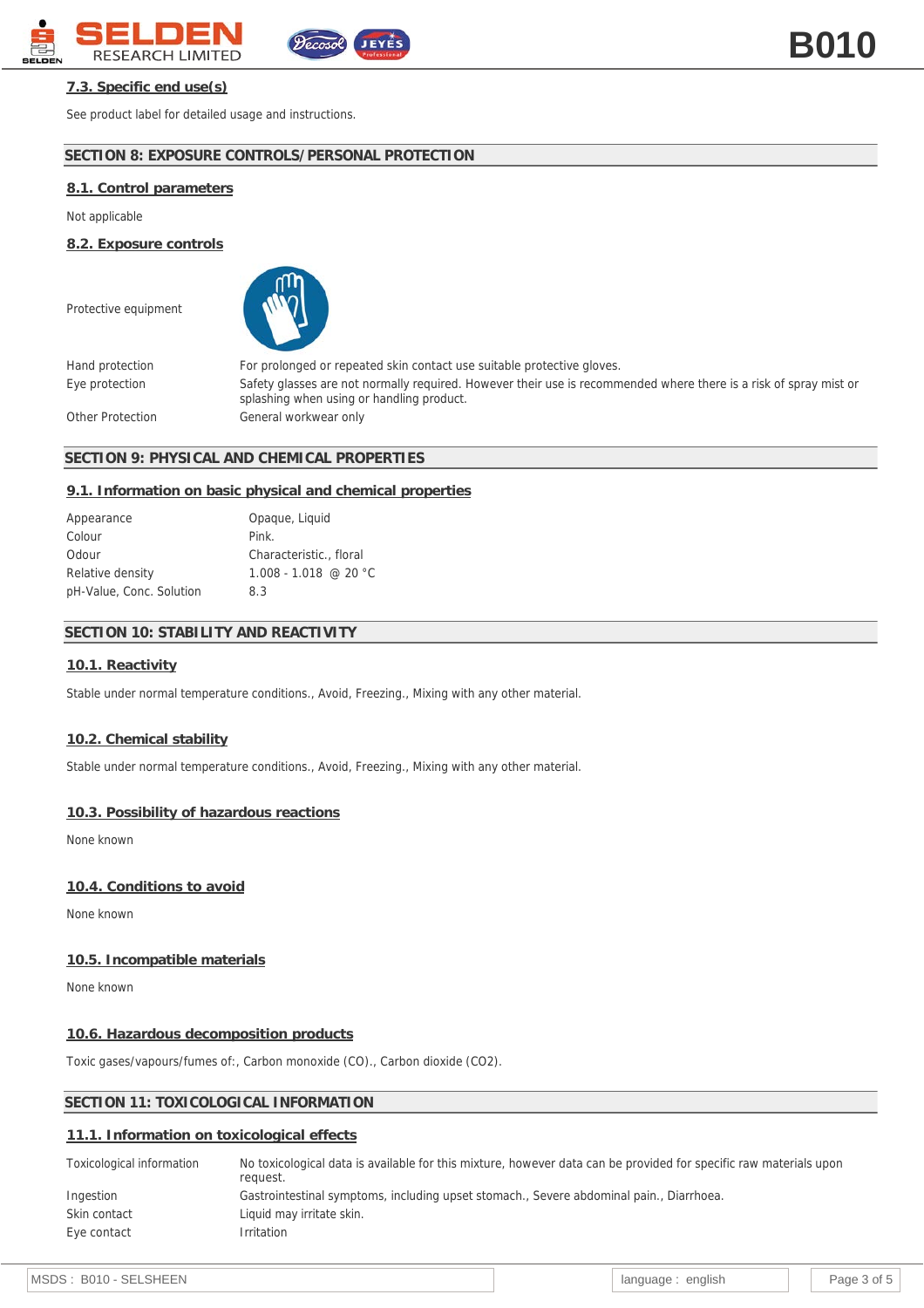

# **SECTION 12: ECOLOGICAL INFORMATION**

# **12.1. Toxicity**

Not classed as Hazardous to the Environment but release to the environment should be avoided.

# **12.2. Persistence and degradability**

Degradability The surfactants contained within the product comply with the biodegradability criteria as laid down in Regulation (EC) No 648/2004.

## **12.3. Bioaccumulative potential**

Bioaccumulative potential The product does not contain any substances expected to be bioaccumulating.

# **12.4. Mobility in soil**

Mobility: The product contains substances, which are water soluble and may spread in water systems.

## **12.5. Results of PBT and vPvB assessment**

This product does not contain any PBT or PvB substances

## **12.6. Other adverse effects**

None known

## **SECTION 13: DISPOSAL CONSIDERATIONS**

## **13.1. Waste treatment methods**

Dispose of waste and residues in accordance with local authority requirements.

## **SECTION 14: TRANSPORT INFORMATION**

### **14.1. UN number**

| 14.2. UN proper shipping name                                                                        |                |
|------------------------------------------------------------------------------------------------------|----------------|
| Proper Shipping Name:                                                                                | Not applicable |
|                                                                                                      |                |
| 14.3. Transport hazard class(es)                                                                     |                |
| <b>Transport Labels</b>                                                                              | Not Applicable |
| 14.4. Packing group                                                                                  |                |
|                                                                                                      |                |
| 14.5. Environmental hazards                                                                          |                |
| Environmentally Hazardous substance/Marine Pollutant<br>No                                           |                |
|                                                                                                      |                |
| 14.6. Special precautions for user                                                                   |                |
| <b>Tunnel Restriction Code</b>                                                                       | n/a            |
|                                                                                                      |                |
| 14.7. Transport in bulk according to Annex II of MARPOL73/78 and the IBC Code                        |                |
| Not relevant                                                                                         |                |
|                                                                                                      |                |
| SECTION 15: REGULATORY INFORMATION                                                                   |                |
| 15.1. Safety, health and environmental regulations/legislation specific for the substance or mixture |                |